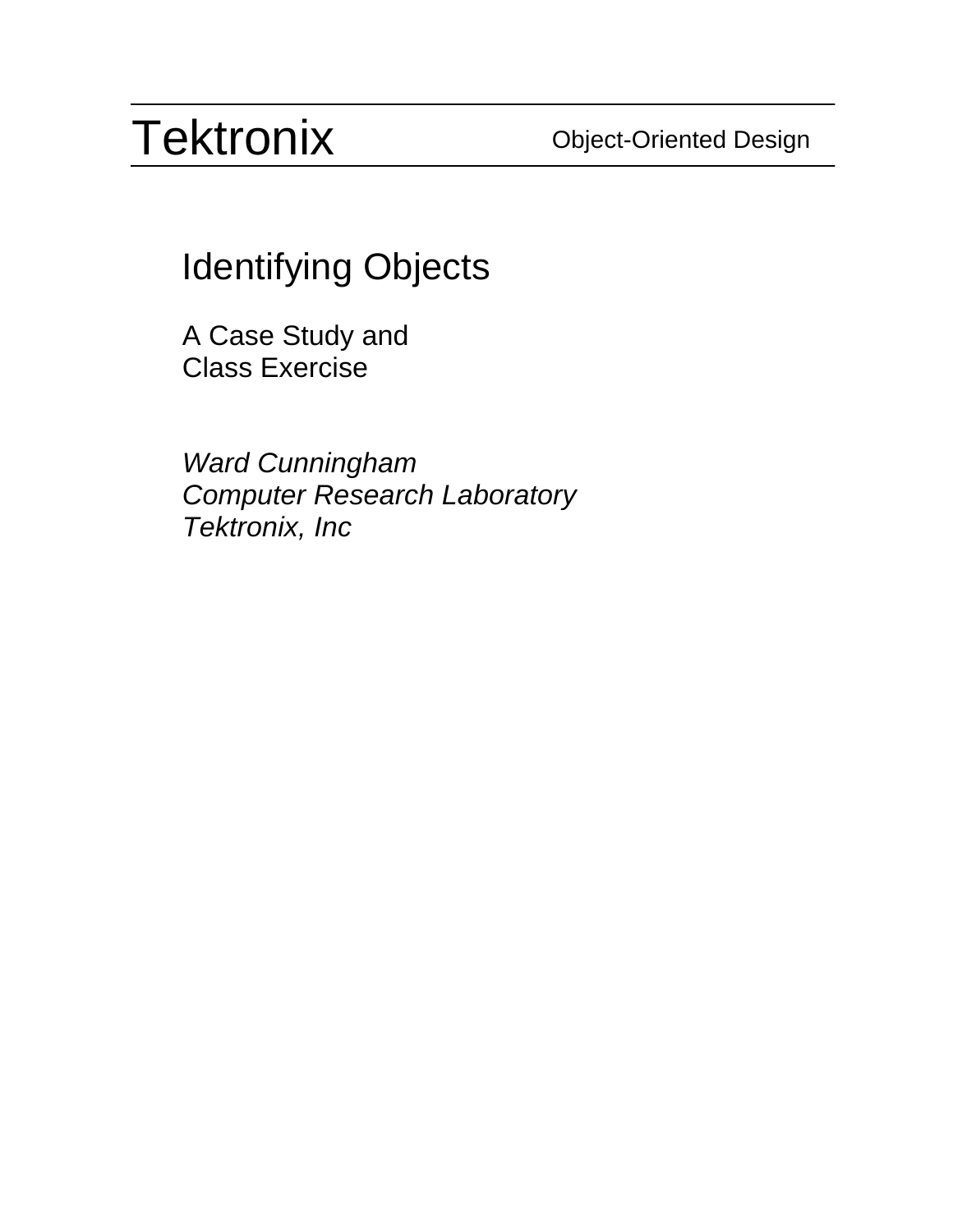### • Outline

- I. Division of Responsibility Waveform Example
- II. A Method of Design Drawing Editor Example
- III. Class Exercise Bank Machine Problem
- IV. A Design Tool HyperCard Stack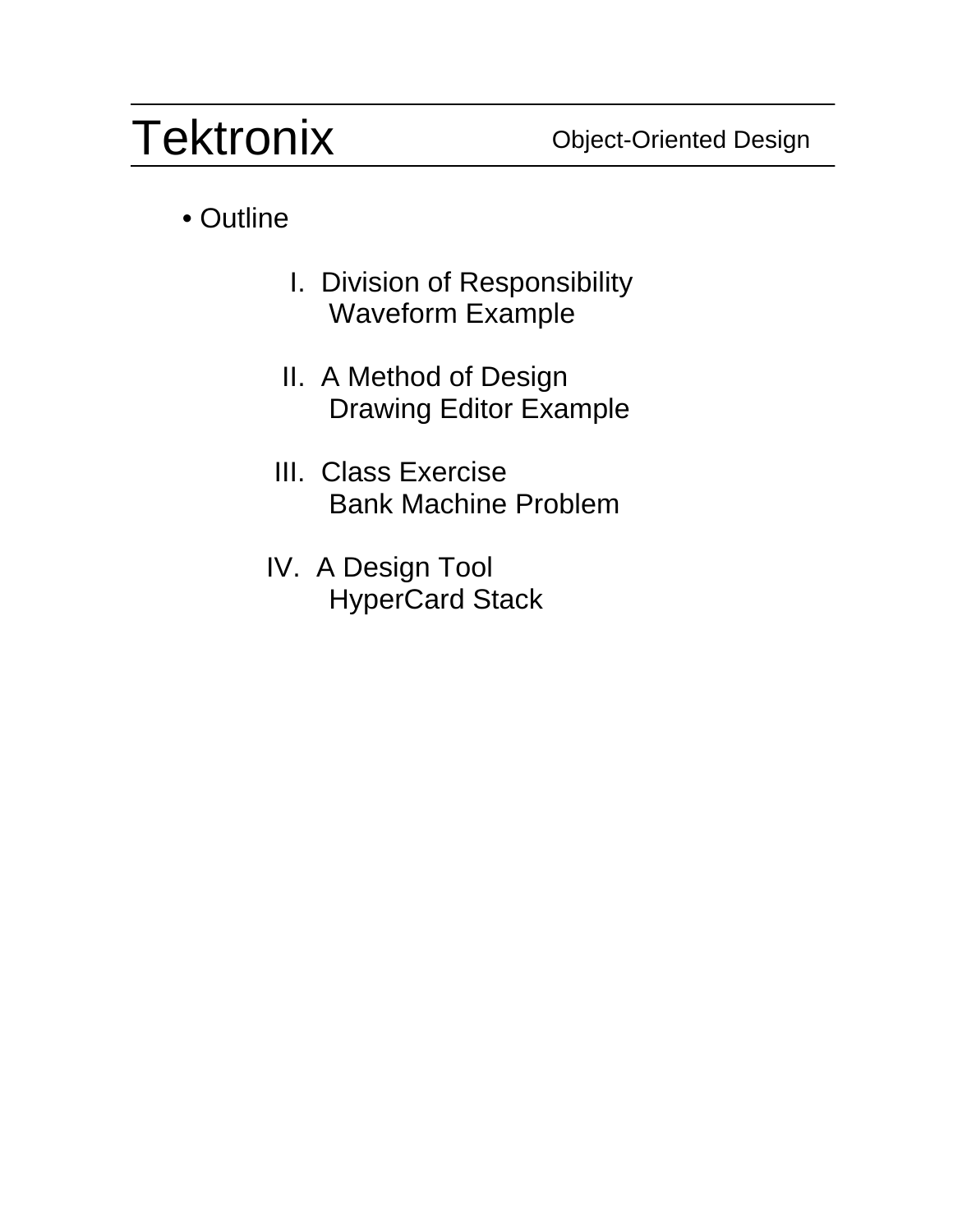- Object-Oriented Programming
- 1. Identify Objects
- 2.Design Protocol
- 3. Factor Hierarchy
- 4. Implement Methods

*increasing difficulty*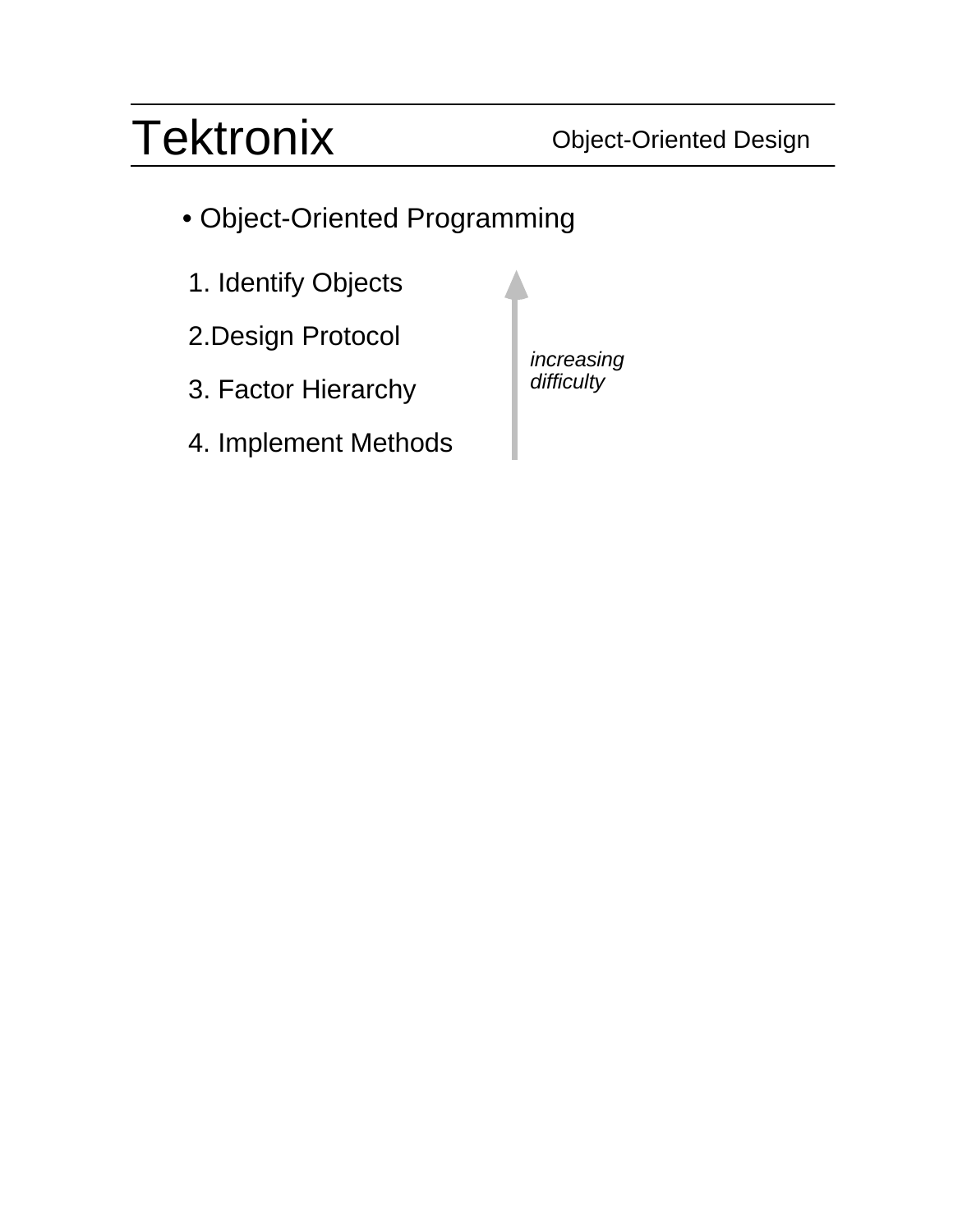- Identifying Objects
	- Model Computation as an activity of collaborating agents (objects).
	- Define the classes to which objects will belong.
	- Distribute responsibility (to meet requirements) over classes.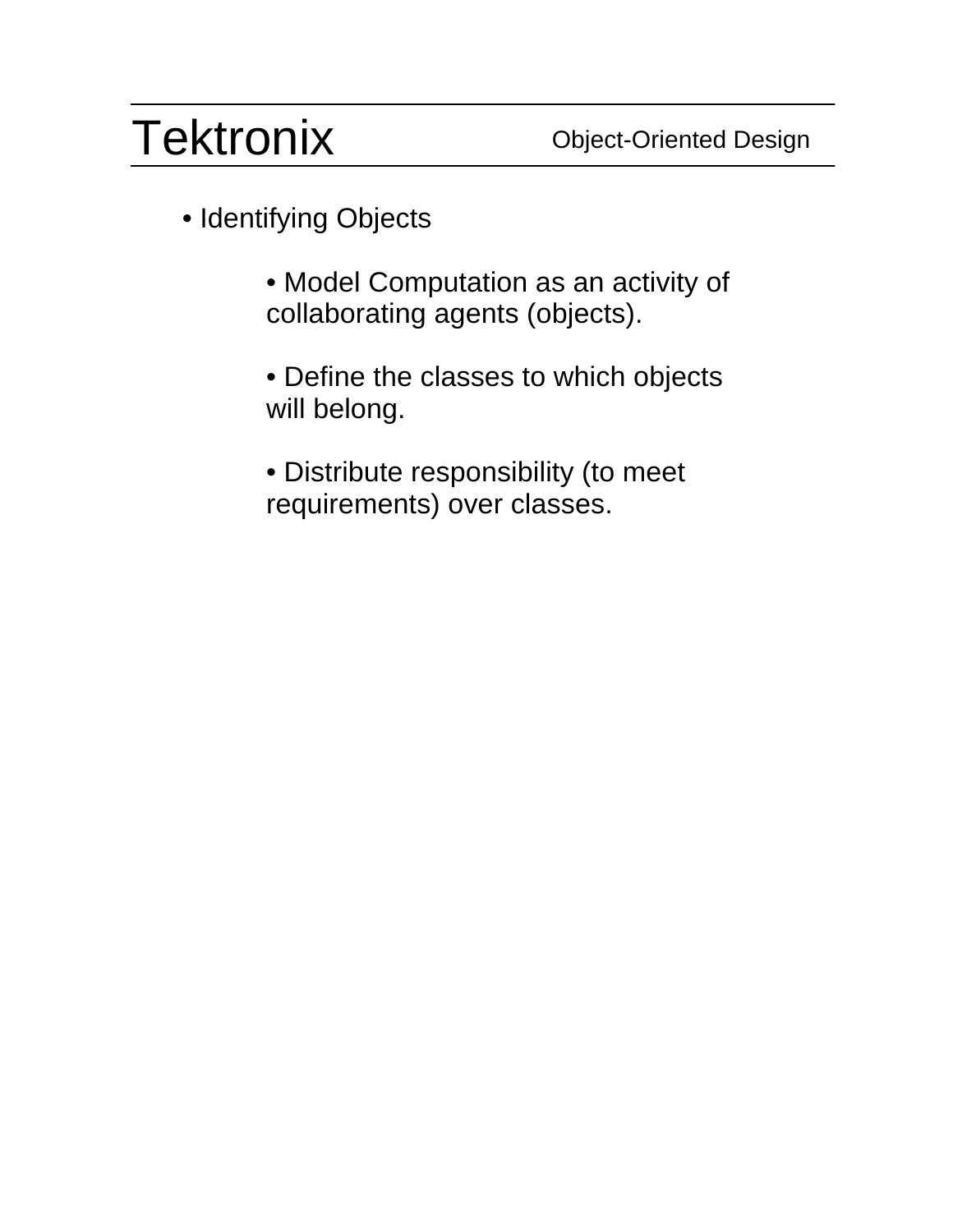### • Division of Responsibility Example

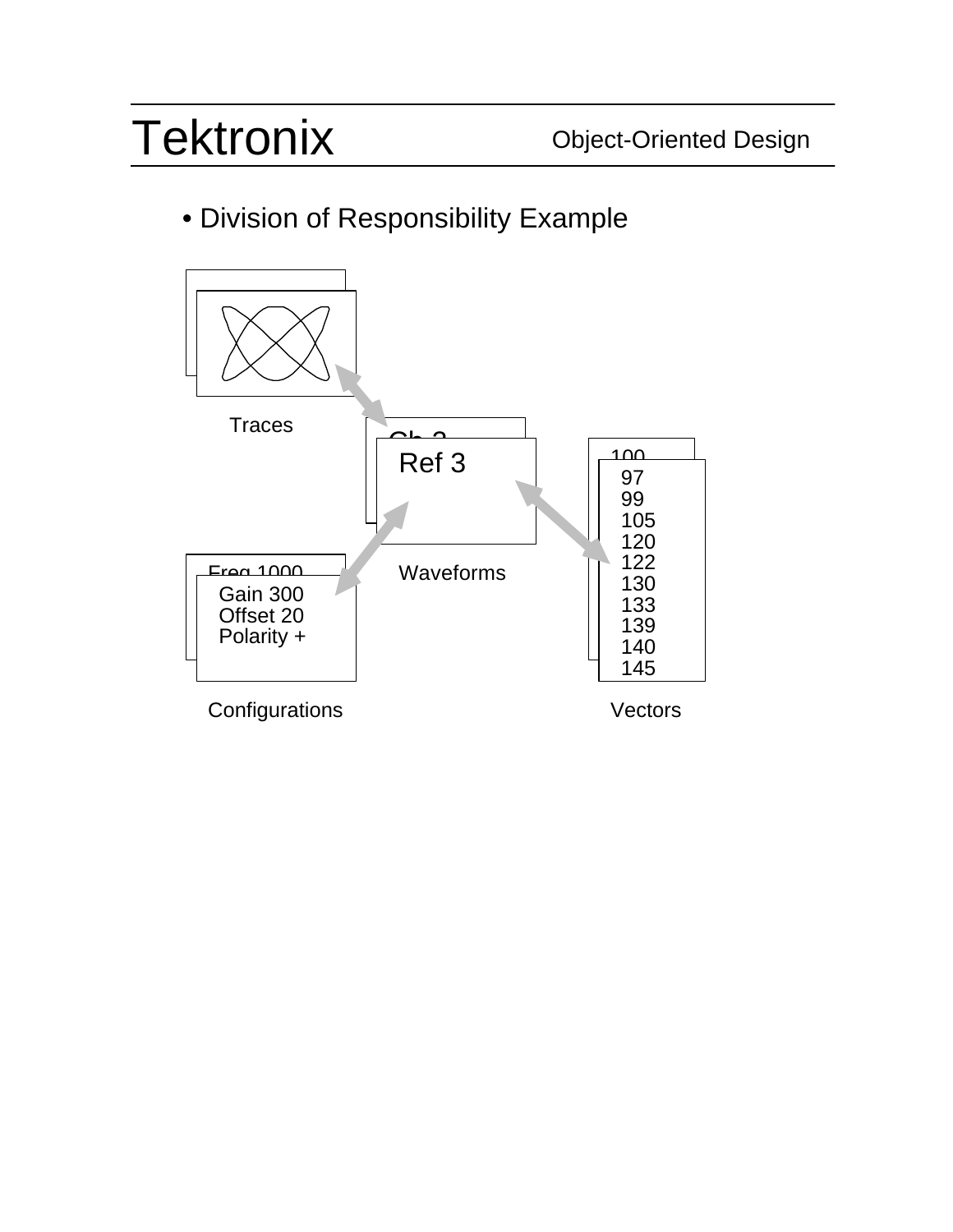- Trace Responsibilities
	- Render waveforms as visible image. Record display position, scale and emphasis.
- Waveform Responsibilities
	- Interpret samples as a representation of a real signal. Manage signal processing.
- Vector Responsibilities
	- Store sample data. Perform numerical computations. Access signal processor.
- Configuration Responsibilities
	- Configure acquisition circuitry. Record acquisition circumstances.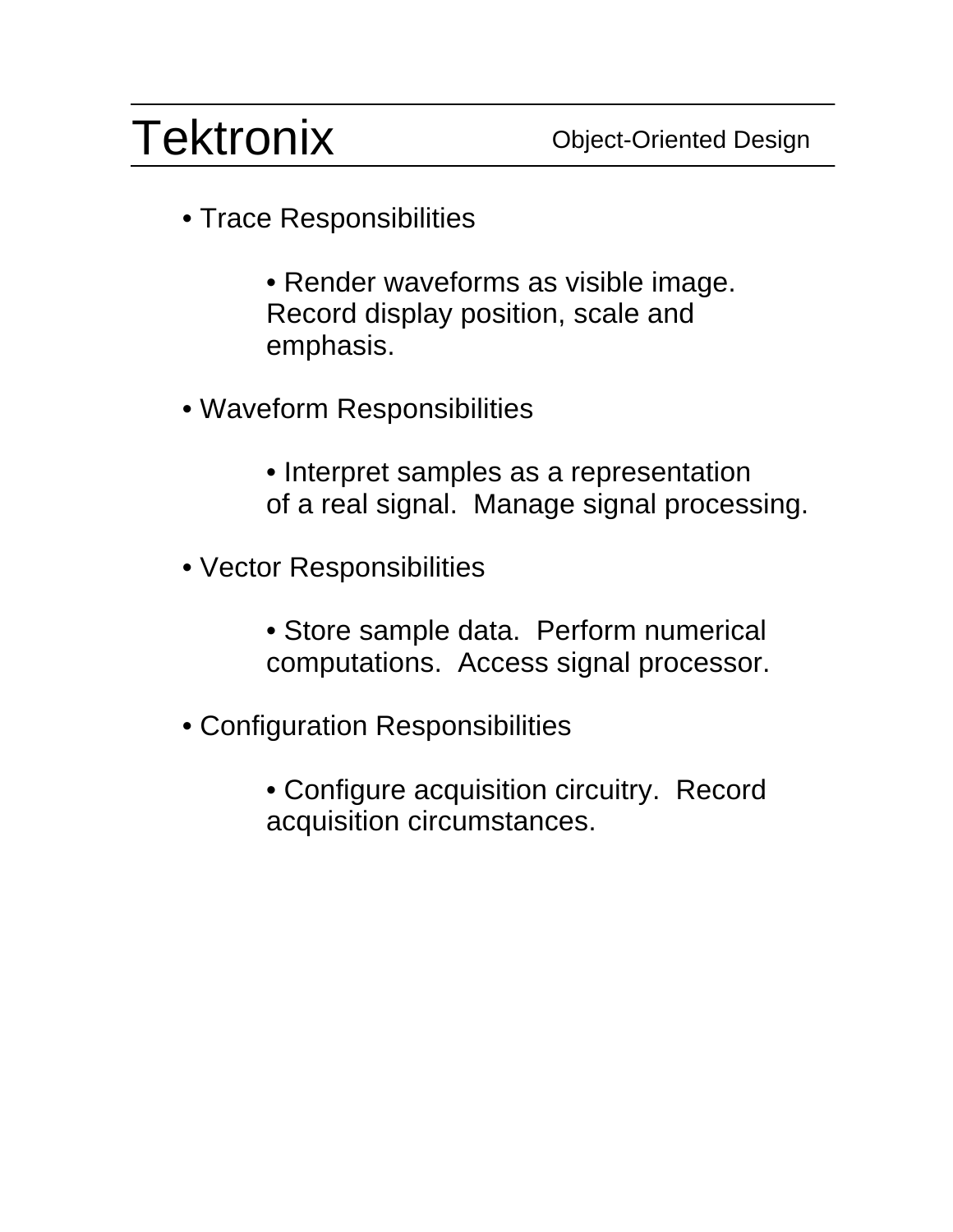### • Questions

- What objects need be duplicated when a signal is displayed both normal and magnified?
- What objects must (should) change when a new trigger occurs?
- Exactly when does a configuration update after a user-requested change in acquisition parameters?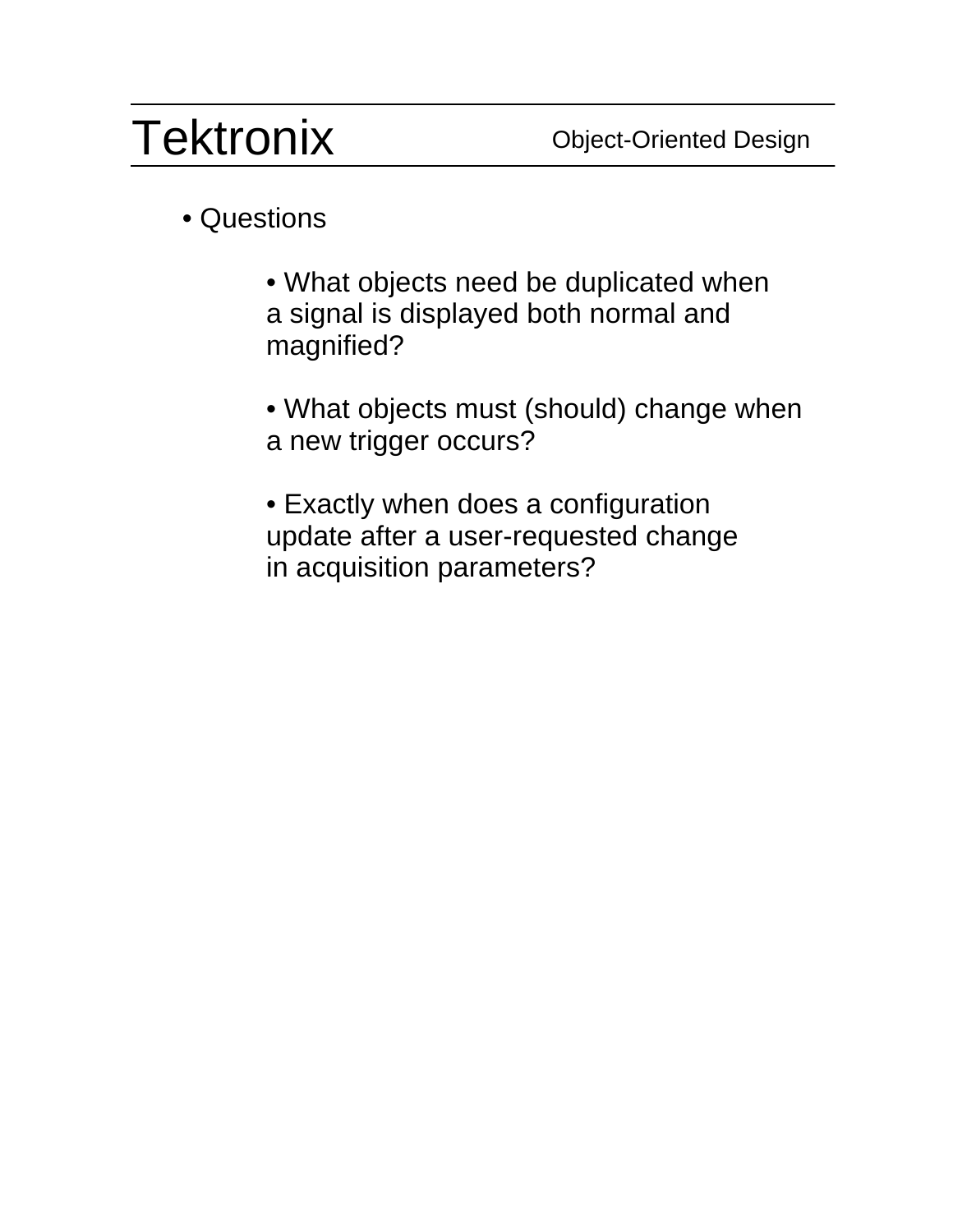#### • Grade School Example • Object-oriented description

|              | Responsiblity                                                         | Collaborators                            |
|--------------|-----------------------------------------------------------------------|------------------------------------------|
| Teacher      | Teaches Lessons<br><b>Evaluates Students</b>                          | Secretary<br><b>Student</b><br>Principal |
| Student      | <b>Learns Lessons</b>                                                 | Teacher<br>Principal                     |
| Principal    | Administers Funds<br><b>Diciplines Students</b><br><b>Hires Staff</b> | Teacher<br>Secretary<br><b>Student</b>   |
| <b>Nurse</b> | Gives First Aid<br><b>Gives Vacinations</b>                           | <b>Students</b><br><b>Teachers</b>       |
| Secretary    | <b>Answers Phone</b><br><b>Prints Handouts</b>                        | Teacher<br>Principal                     |
| Janitor      | <b>Cleans Building</b><br><b>Fixes Equipment</b>                      | Teacher<br>Secretary                     |
| Cook         | <b>Prepares Meals</b>                                                 | Janitor                                  |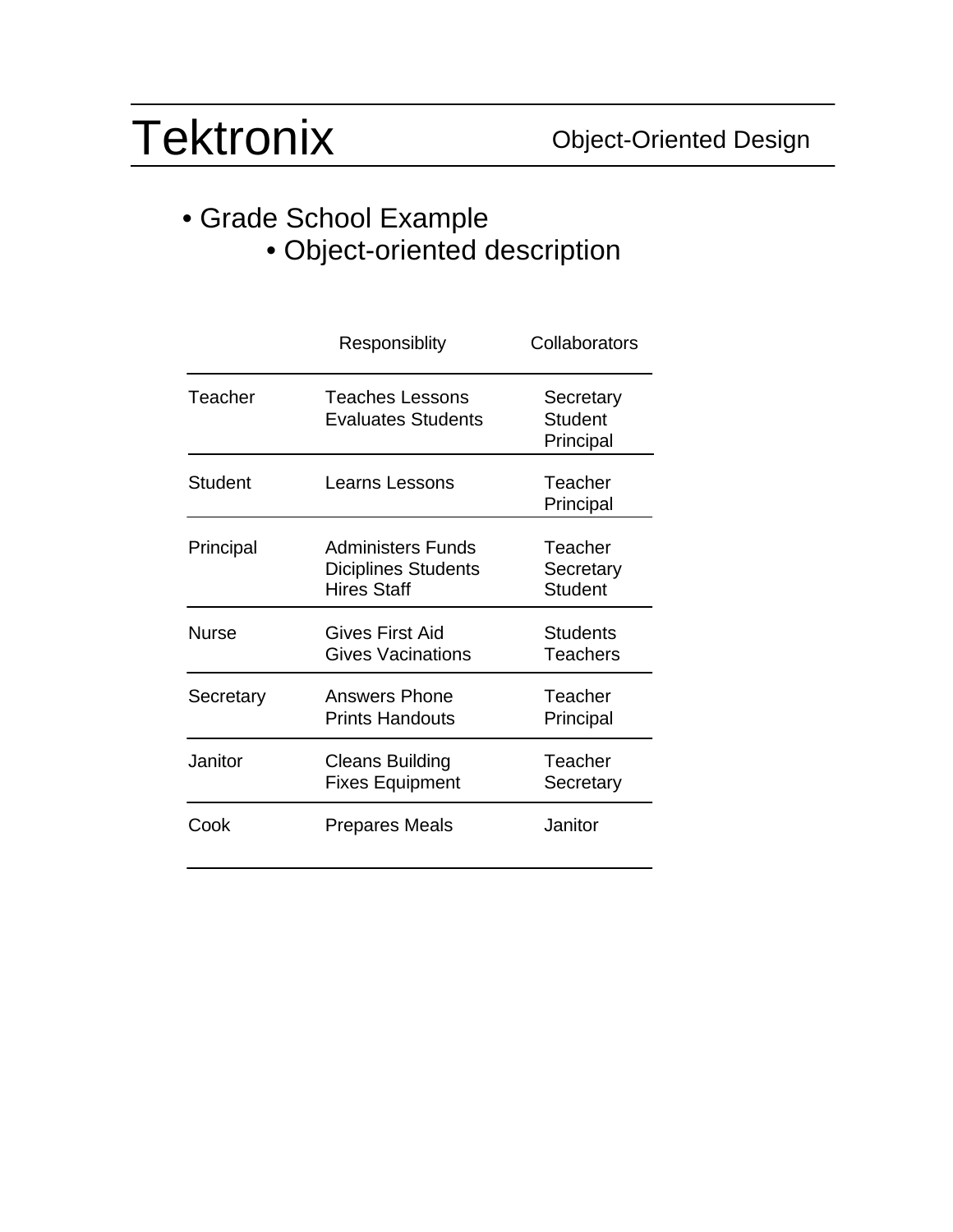- Grade School Example
	- Process oriented description

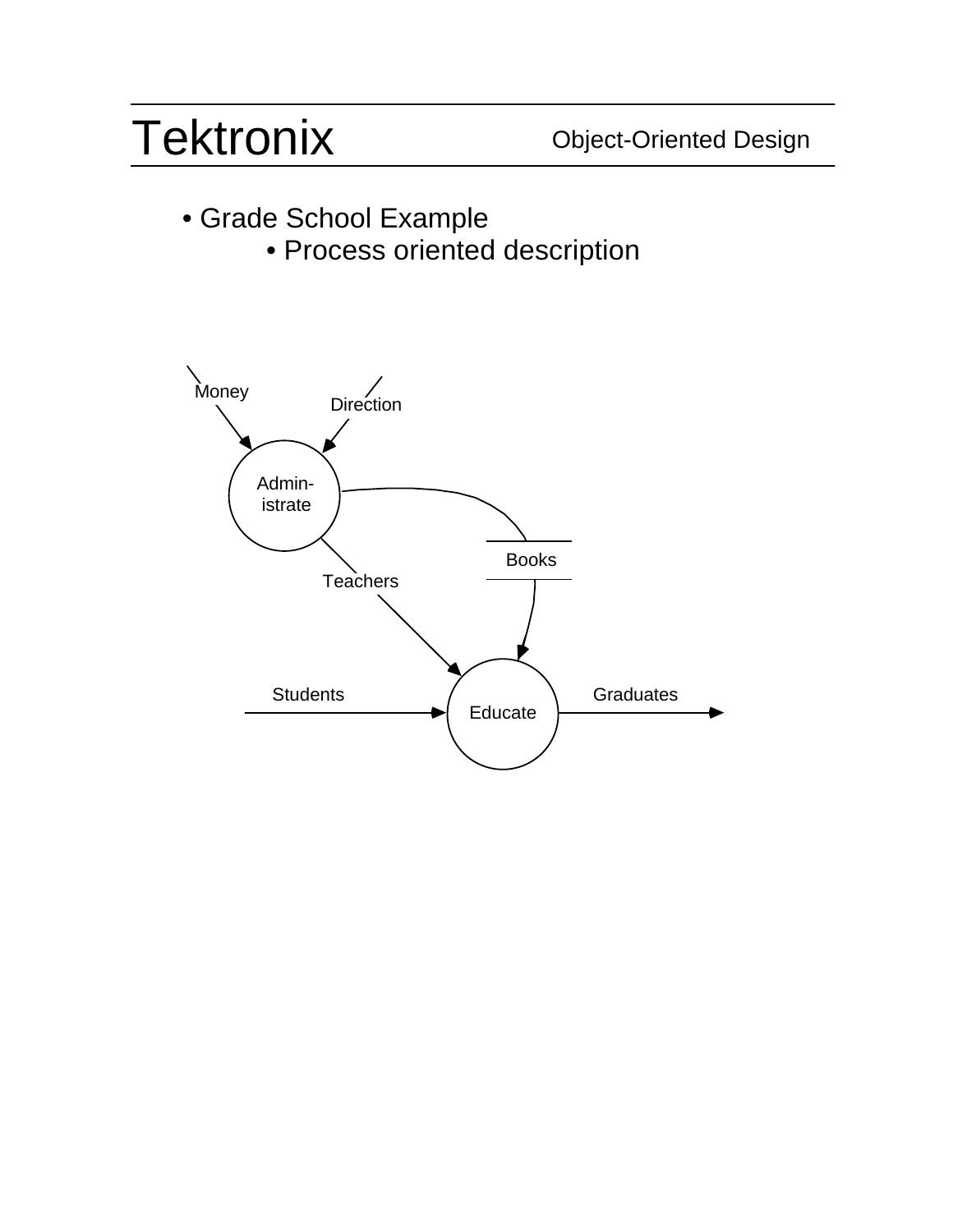- A Method of Design
	- Make decisions based on wisdom and experience.
	- Record decisions in a structured design document.
	- Test design for adequacy and completeness.
	- Maintain and refer to the design throughout implementation.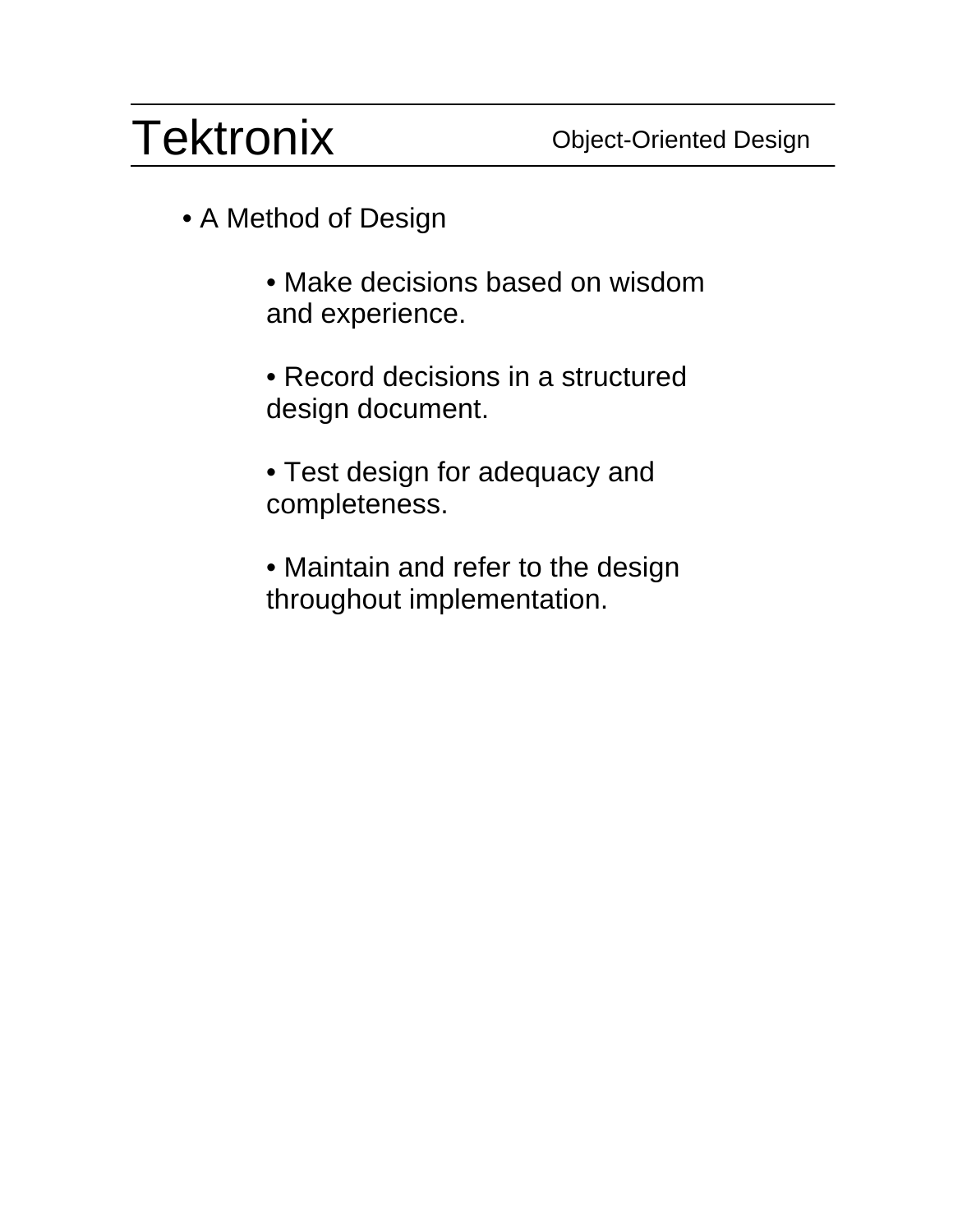- Design Representation
	- Enumerates all (new) classes.
	- Defines responsibilities assumed by members of each class.
	- Describes collaborations through which responsibilities are discharged.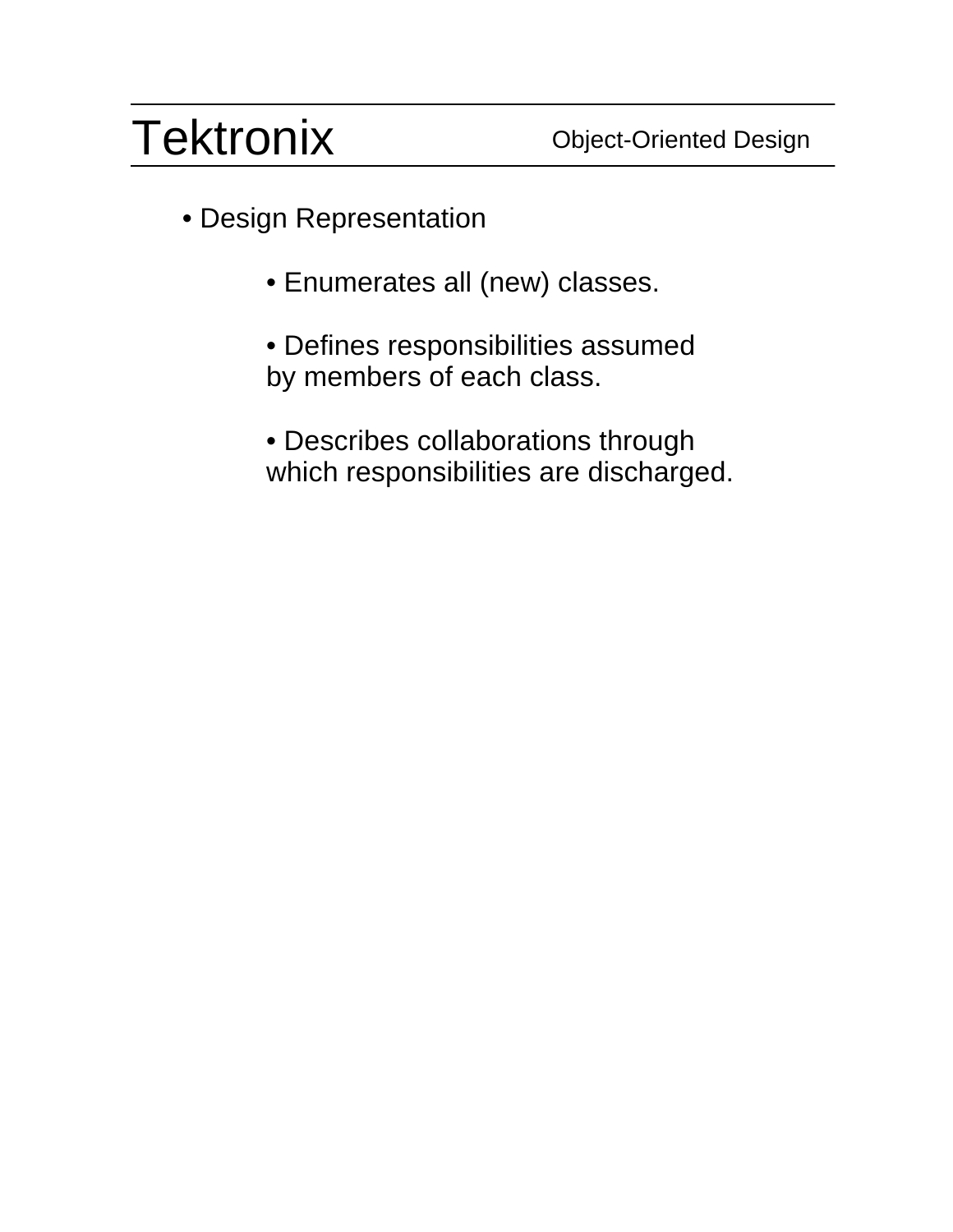### • Introducing CRC Cards

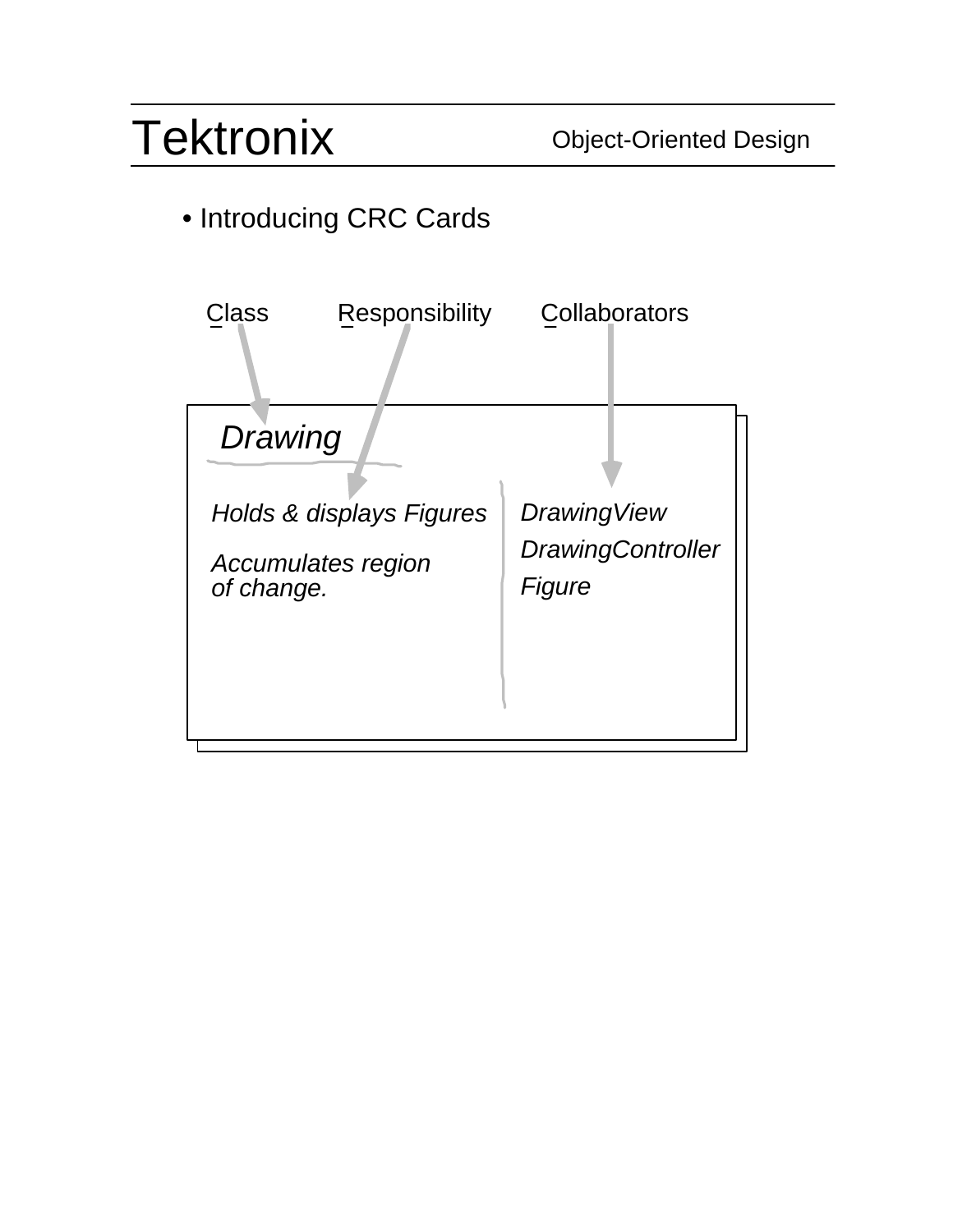#### Step 1: Start With Knowns



- A Drawing is composed of Figures
- Figures come in several kinds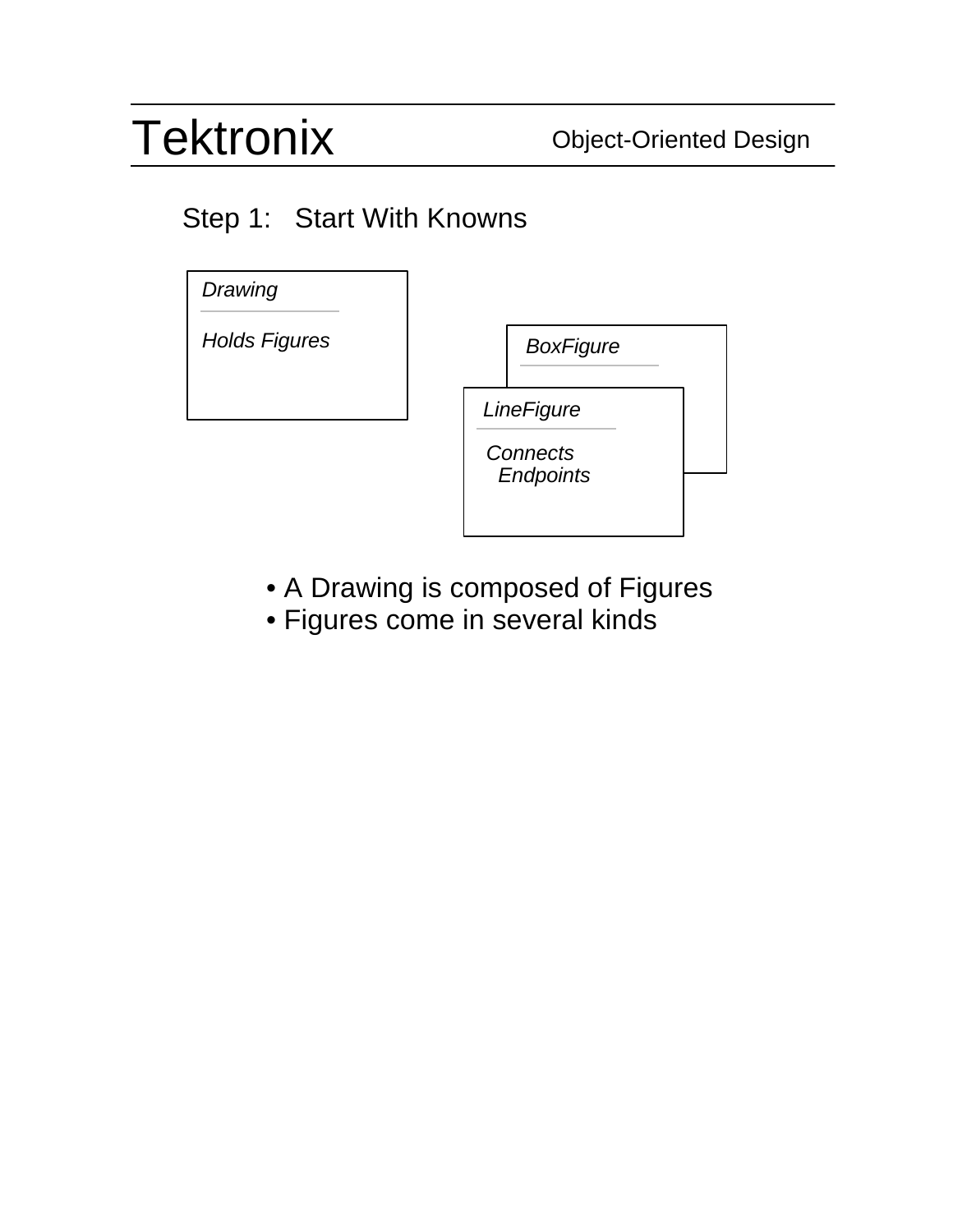### Step 2: Hypothesize Support



- A line may connect to other figures
- A "smart" point does the work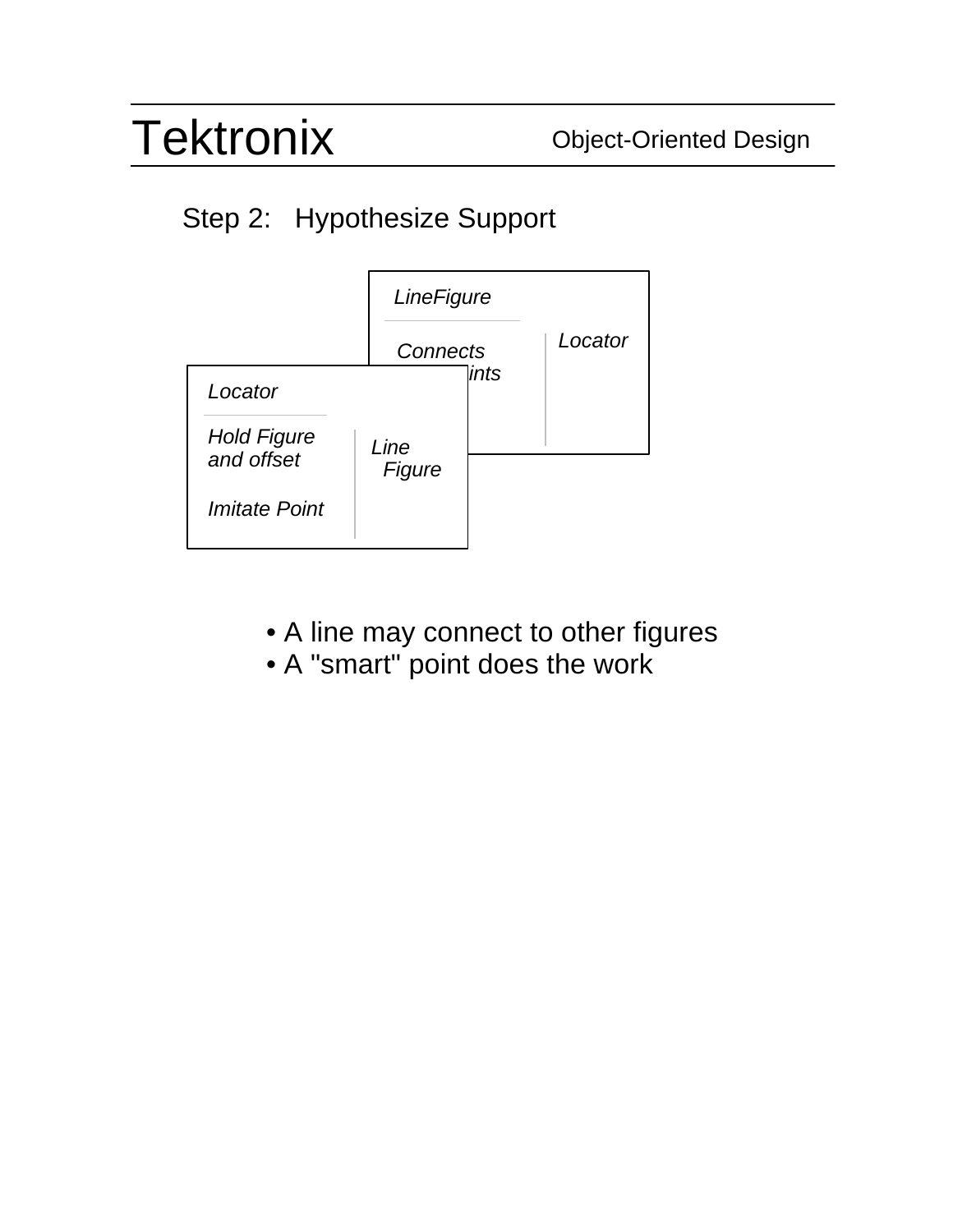#### Step 3: Test with Scenarios



- Figures notify the Drawing and dependent Locators when moved.
- Change propagates through Locators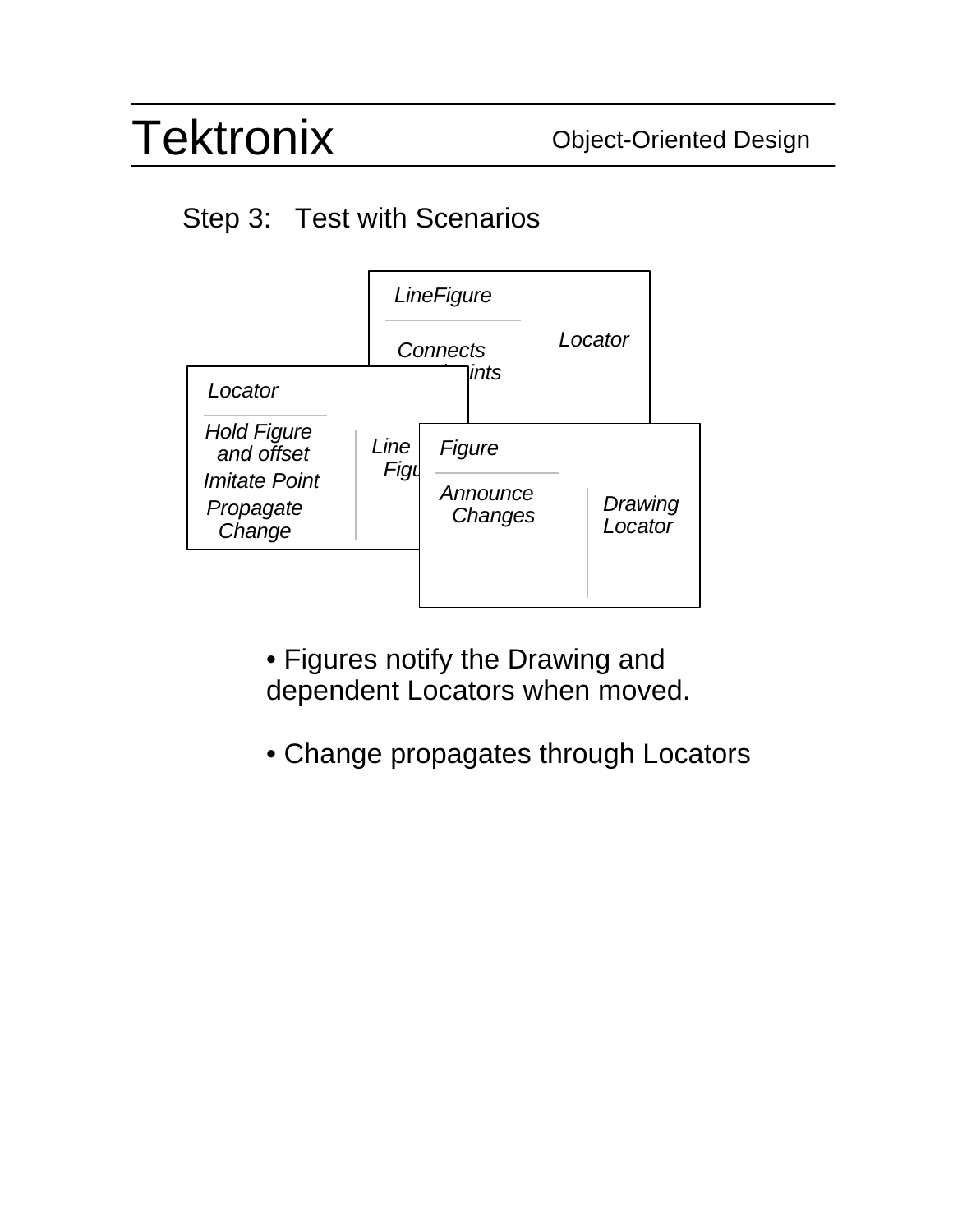### Step 4: Try Various Groupings



- A Handle is like a Tool ...
- Locators are quite unique ...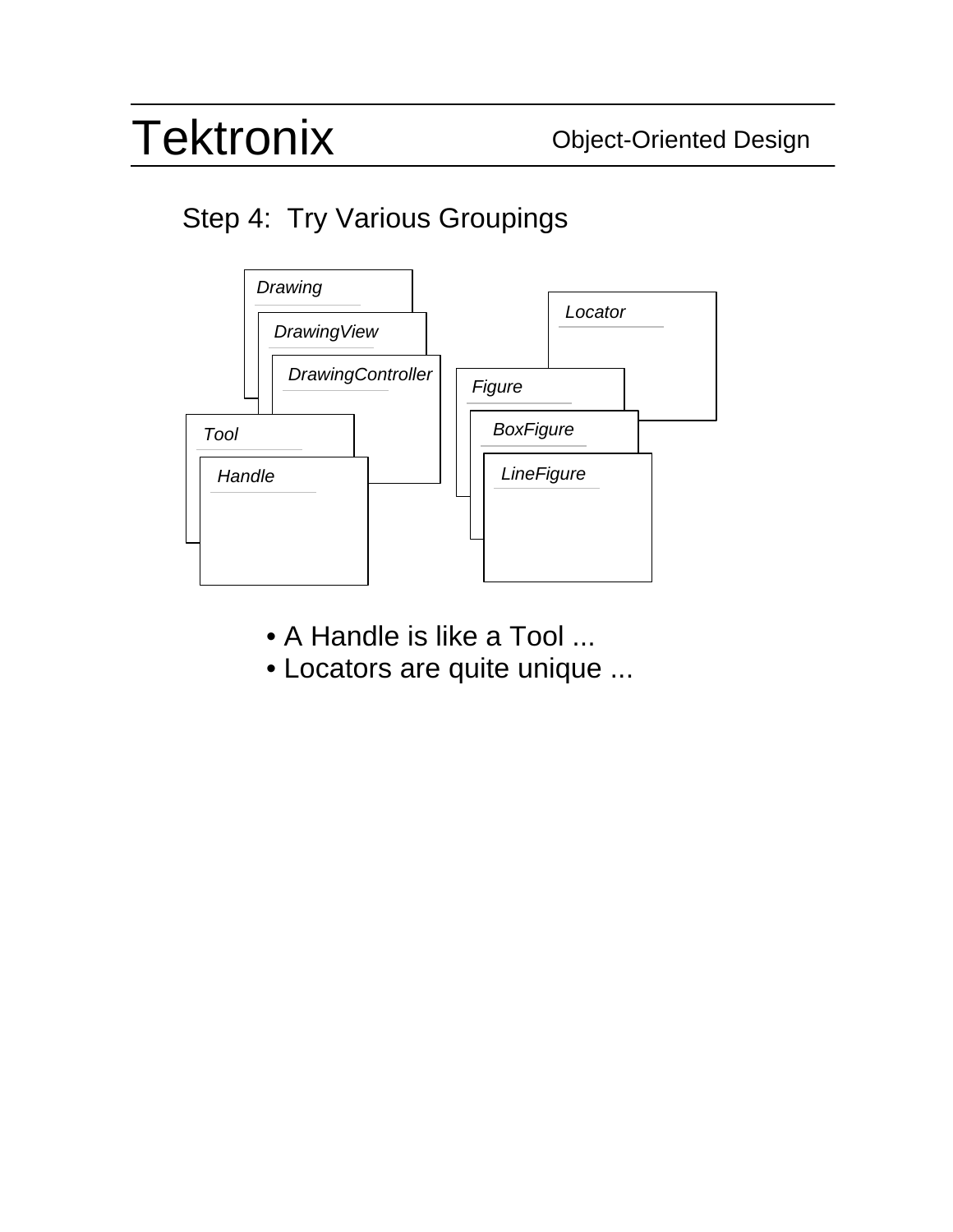### Step 5: Redistribute Responsibilities



- Selections are kept in the View
- Selections won't be saved with a Drawing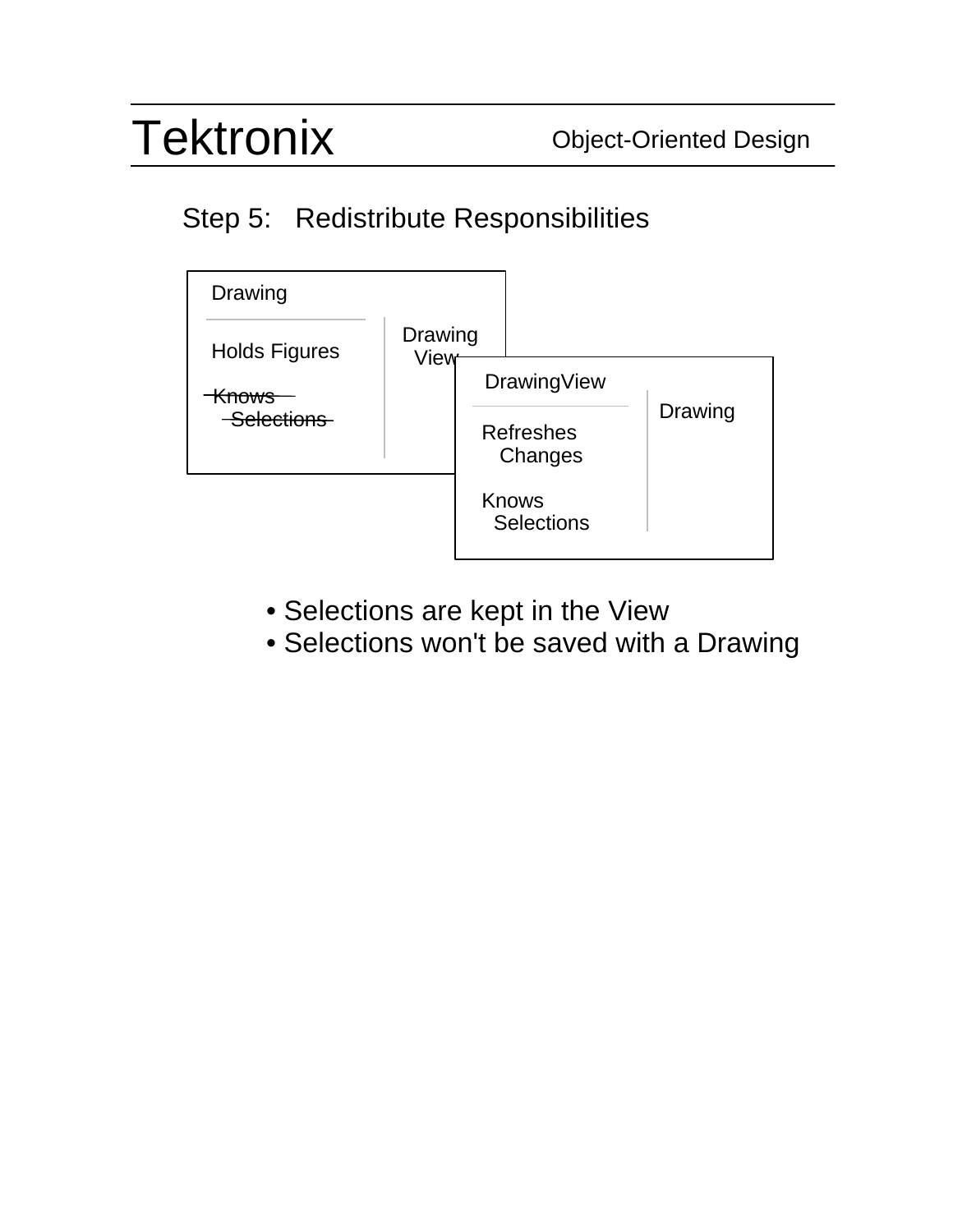### Step 6: Rewrite for Clarity



• It is important that Figures are ordered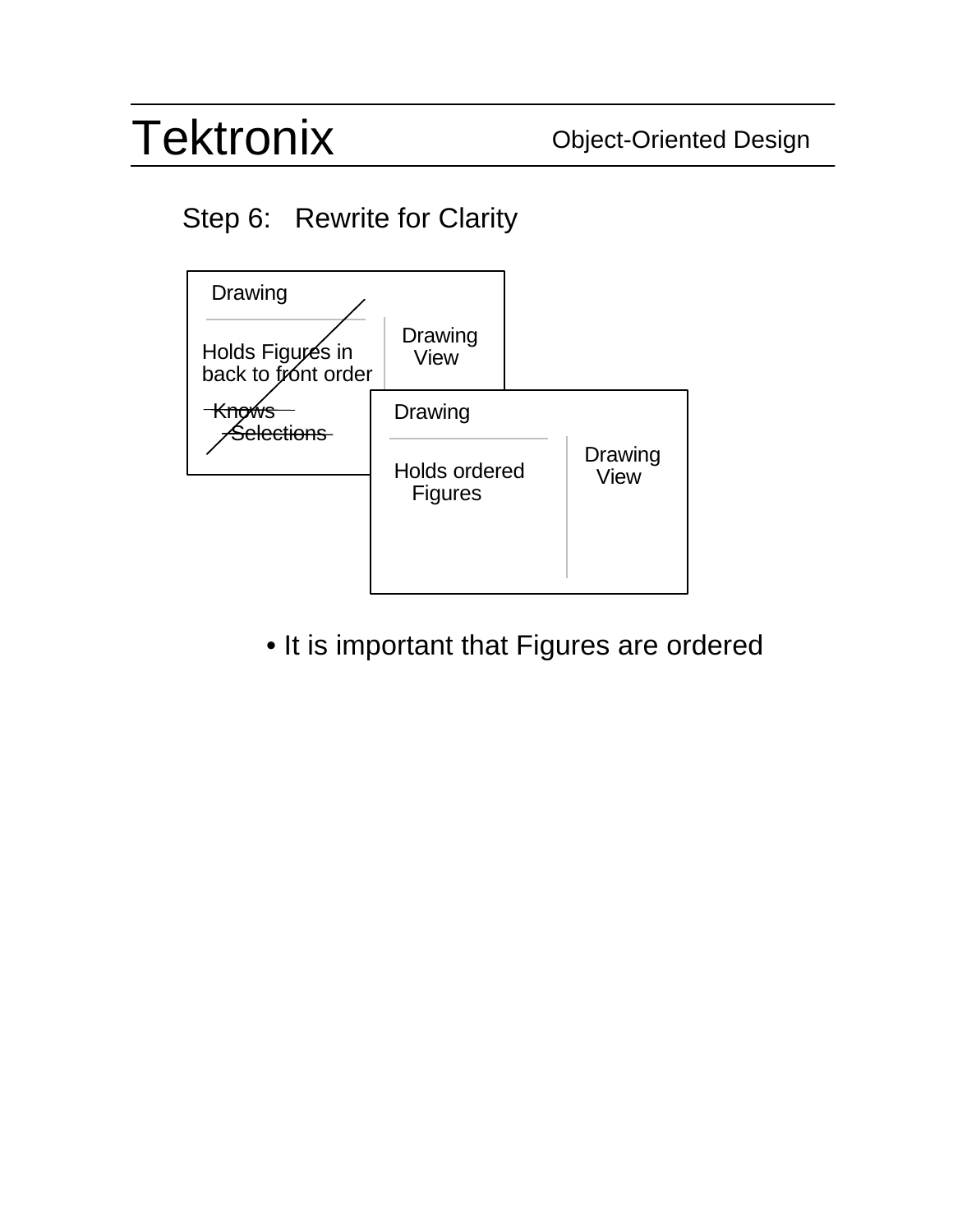• Design Exercise (Requirements)

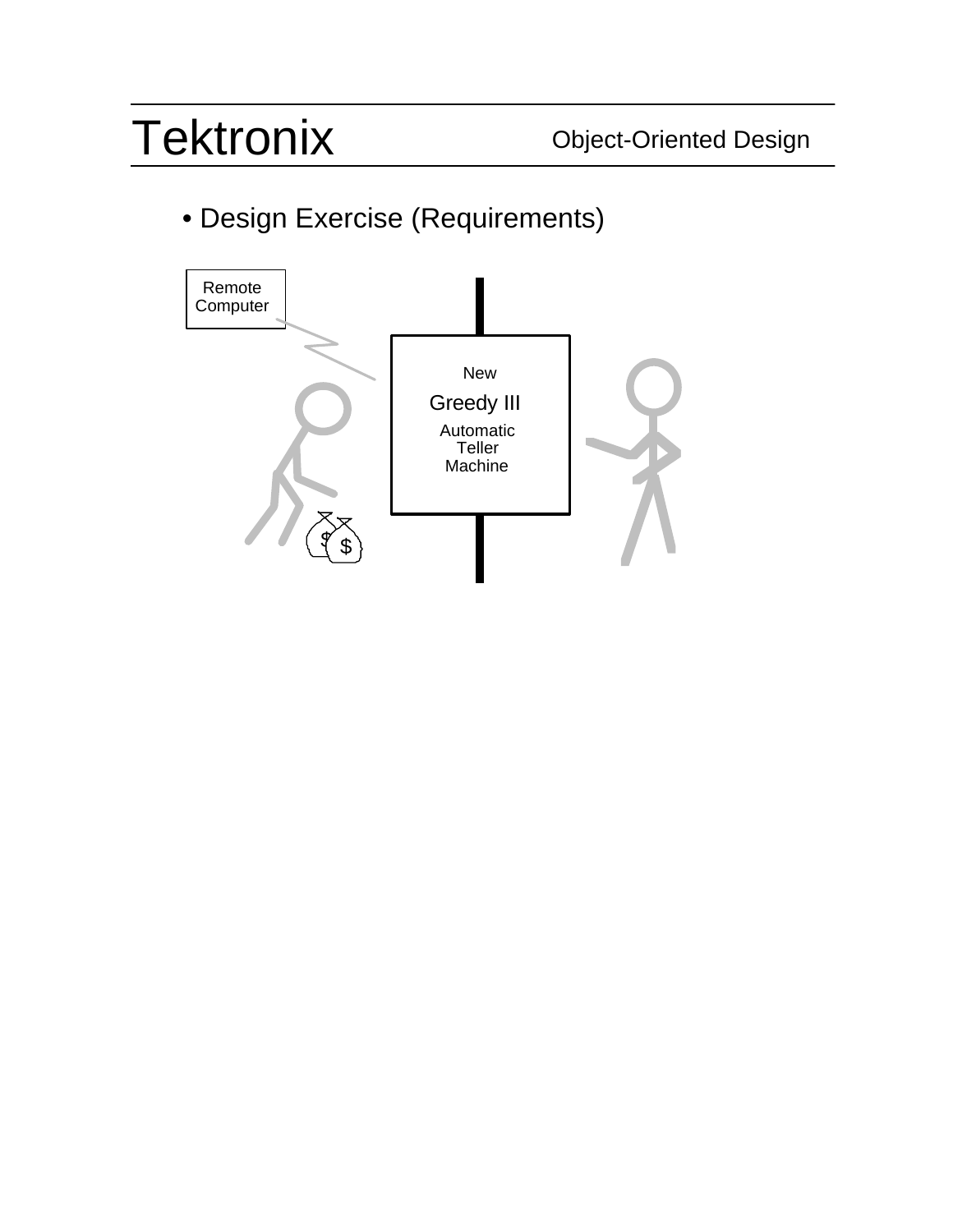- Design Exercise (Methodology)
	- 1. Start with Knowns
	- 2. Hypothesize Support
	- 3. Test with Scenarios
	- 4. Try Various Groupings
	- 5. Redistribute Responsibility
	- 6. Rewrite for Clarity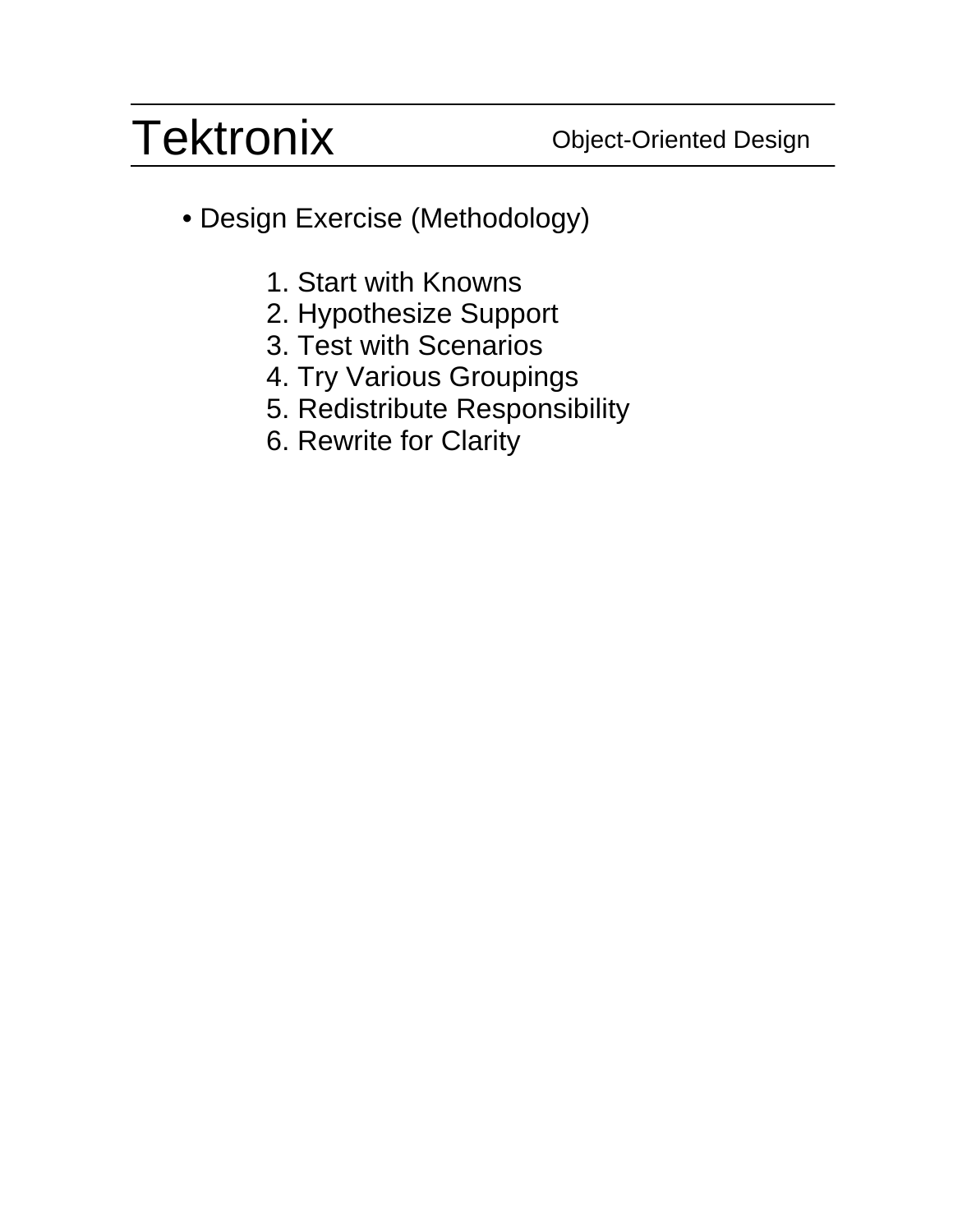• Design Exercise (Schedule)

| • Find partner and | 1 Hr. |
|--------------------|-------|
| design system      |       |

• Find new partner and review design 15 Min.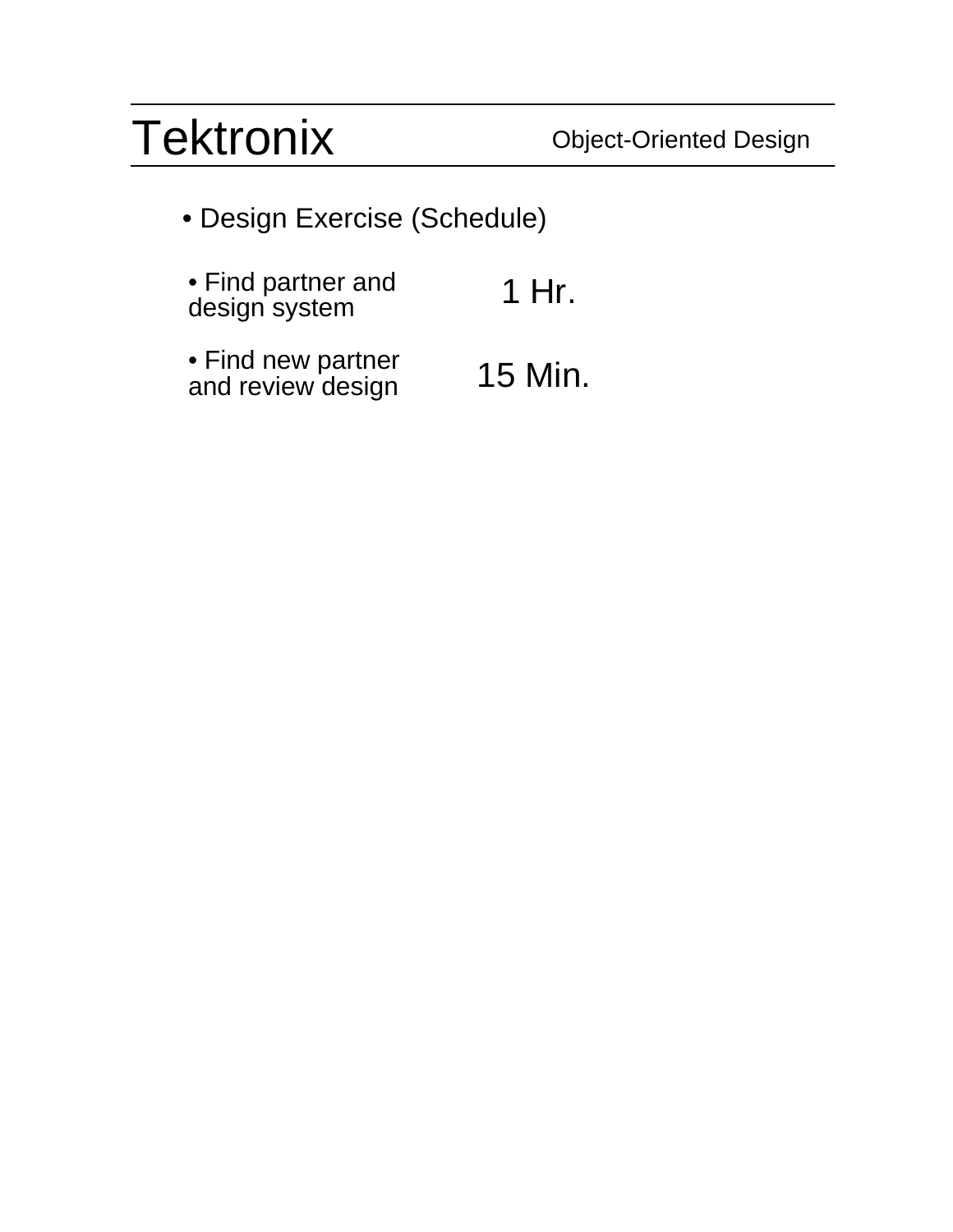### • CRC Stack

| Edit<br>File<br>ĥО                                                                                                                                                                              |                                          |
|-------------------------------------------------------------------------------------------------------------------------------------------------------------------------------------------------|------------------------------------------|
| ○ BezelMenu                                                                                                                                                                                     |                                          |
| The BezelMenu provides an extra level of event<br>dispatching (beyond that of the FrontPanel-Dispatcher)<br>for the bezel buttons.                                                              | FrontPanelDispatcher<br>DisplayList<br>O |
| The BezelMenu displays labels for active buttons and will<br>provide scrolling when the number of active buttons<br>exceeds that actually present in the bezel.<br>ref1<br>ref2<br>ref3<br>ref4 | О<br>Ω<br>ເາ                             |
|                                                                                                                                                                                                 |                                          |

- A HyperCard stack for browsing and editing an object-oriented design
- A Machine-readable design aids distribution, maintenance and validation.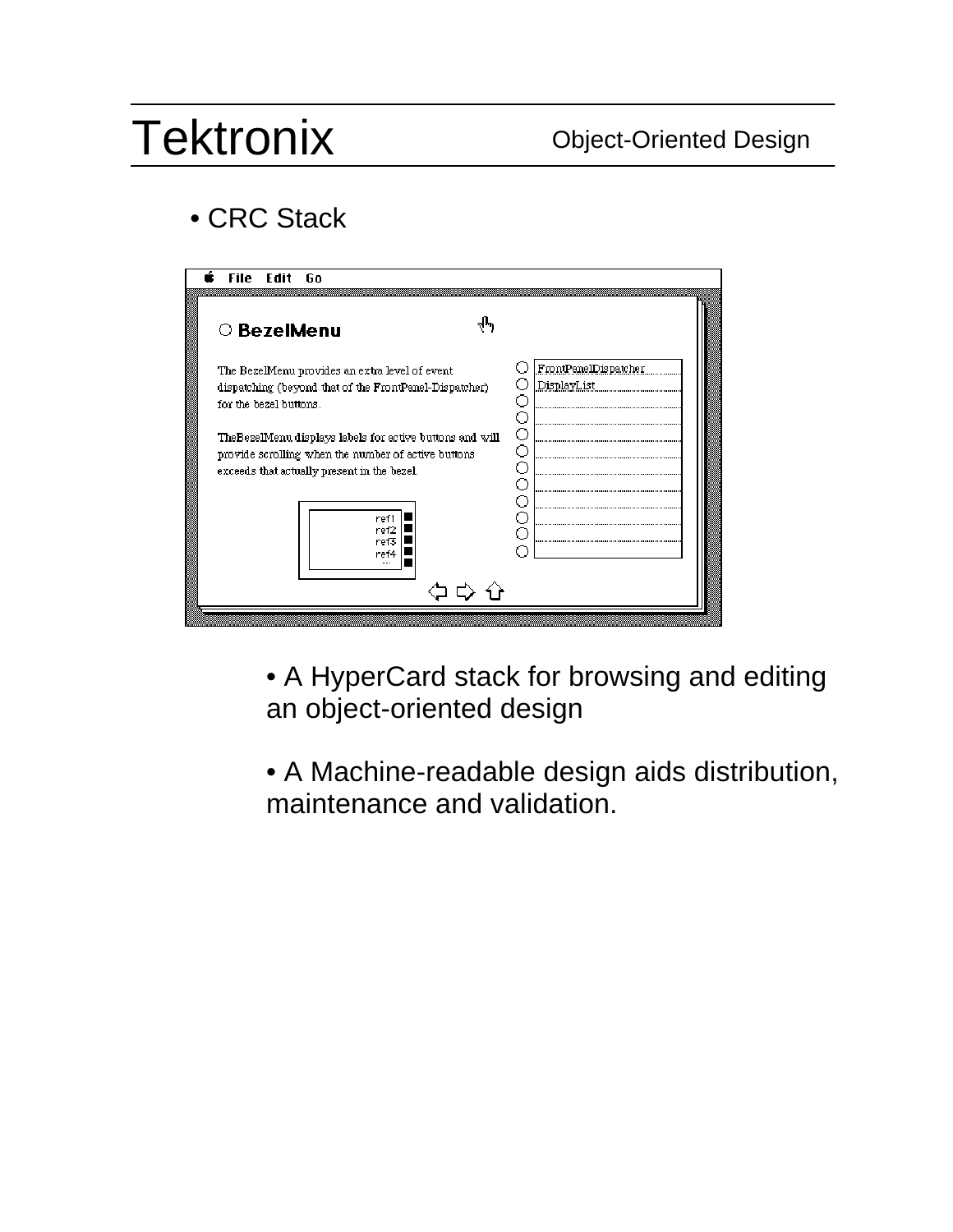#### • Browsing Collaborators

|                                                                                  | File Edit Go<br>ź                                                                                                                                                                                                                                                                                                                                                                                                                                                                                                                                                                                                                                                                                   |  |
|----------------------------------------------------------------------------------|-----------------------------------------------------------------------------------------------------------------------------------------------------------------------------------------------------------------------------------------------------------------------------------------------------------------------------------------------------------------------------------------------------------------------------------------------------------------------------------------------------------------------------------------------------------------------------------------------------------------------------------------------------------------------------------------------------|--|
| ł<br>FrontPanelDispatcher #<br>tan dan di<br>O<br>DisplayList<br>O               | ○ FrontPanelDispatcher                                                                                                                                                                                                                                                                                                                                                                                                                                                                                                                                                                                                                                                                              |  |
| $^{\circ}$<br>l<br>О<br>$\circ$<br>О<br>$\circ$<br>O<br>О<br>.,<br>О<br>÷,<br>i. | Gateway<br>The FrontPanelDispatcher provides high-priority<br>(userInterruptPriority) service for the front-panel-event<br>O<br>Help<br>semaphore. Internal tables map device addresses to<br>О<br>BezelMenu<br>Blocks which are then queued in the Gateway.<br>О<br>O<br>Protocol is provided for dynamically changing the<br>О<br>dispatching tables as would be required by Help or other<br>О<br>multiplexed controls. The BezelMenu also assumes<br>О<br>some multiplexing responsability.<br>О<br>∩                                                                                                                                                                                           |  |
|                                                                                  | File Edit Go<br>é.<br>O DisplayList<br>∢₩η<br>ColorDisplayList<br>O<br>The DisplayList manages the non-waveform planes of<br>O<br>BezelMenu<br>the display device. It collaborates with DisplayObjects<br>O<br>which it stores in "depth" ordered collections.<br>O<br>WaveformProcessor<br>$\circ$<br>The DisplayList can dynamically add, move and remove<br>O<br>DisplayObjects without flicker and without substantial<br>O<br>unnecessary display reconstruction. The DisplayList<br>$\circ$<br>does not allocate screen space, this task is left to higher<br>О<br>level managers like the BezelMenu.<br>O<br>Ο<br>Waveform display is the responsibility of the<br>WaveformProcessor.<br>やつひ |  |

• Click to browse a collaborator, press and hold to create and link a new collaborator card

• Use HyperCard browsing (Find, Recent, etc)